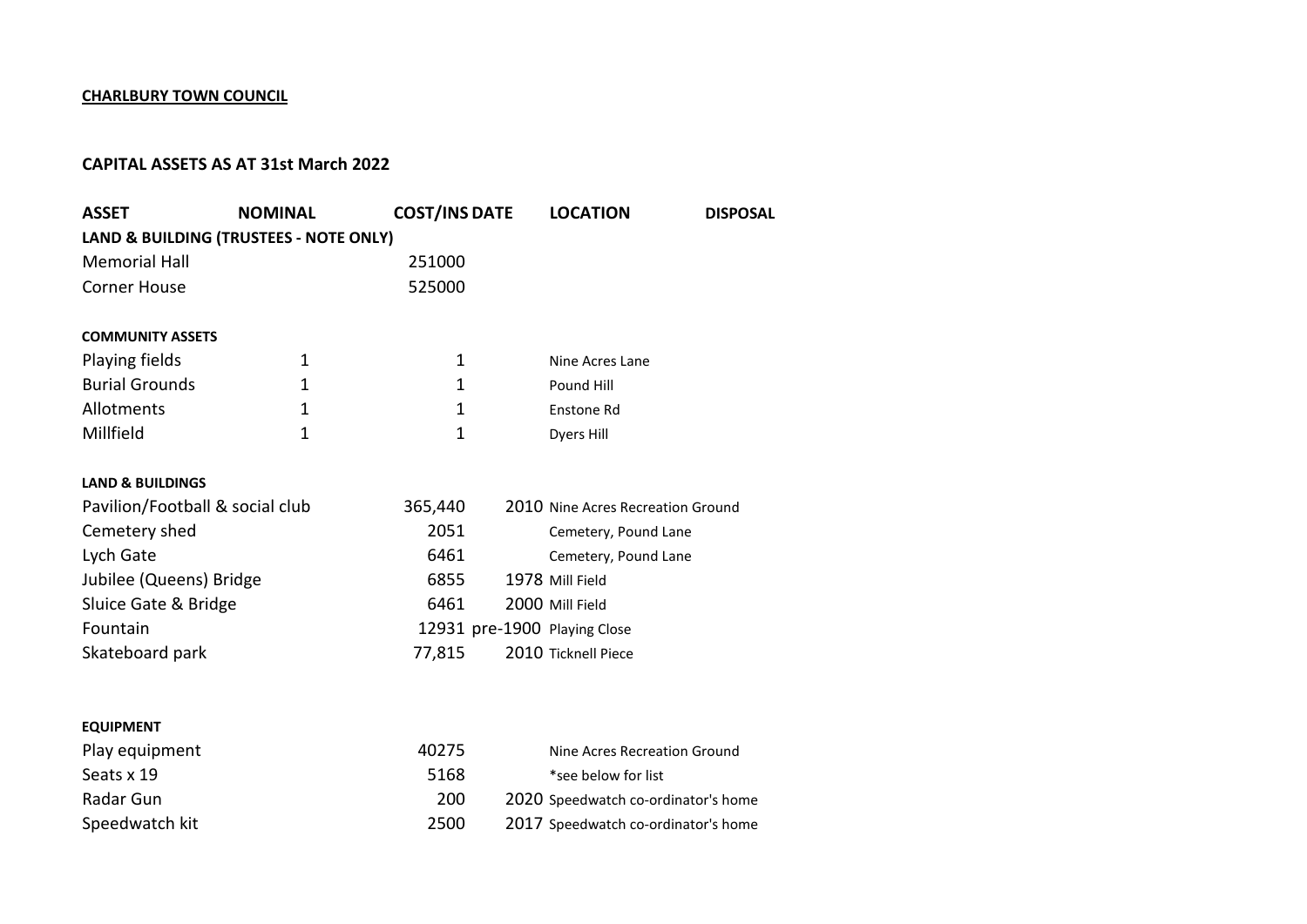| <b>Speed Indicator Device</b>            | 3000    | 2018                                         |
|------------------------------------------|---------|----------------------------------------------|
| Hard surface play area                   | 32334   | 1995                                         |
| Coffin Trolley (bier)                    | 7754    | Cemetery shed                                |
| Picnic tables x2                         | 677     | 2005 Mill field                              |
| Fences within parish boundaries          | 607     | Cemetery/Watery Lane triangle                |
| Chairman's Badge of Office               | 2127    | 1995 Safe in Corner House                    |
| Computer equipment                       |         | 1092<br>Oct-21                               |
| Laptop                                   | 755     | <b>Nov-21</b>                                |
| Printer/scanner                          | 320     | Jan-22                                       |
| Fence - Ditchley Rd/Ticknell Piece       | 750     | 2010                                         |
| Play equipment (Ditchley Rd/Ticknell Pie | 10455   | 2010                                         |
| Salt spreader                            | 9408    | Cognatum, The Playing Close                  |
| E-bike & accessories**                   | 1900    | 2022 Councillor's garage                     |
| <b>STREET FURNITURE</b>                  |         |                                              |
| <b>Bus shelters</b>                      | 1027    | 2000 Enstone crossroads, Fiveways, Church St |
| Defibrillators x2                        | 2886    | 2018 Spendlove Centre, Fiveways              |
| Noticeboard/Pictorial Signs              | 6313    | Corner House, Primary school                 |
|                                          |         | Enstone crossroads, Fiveways, Church St      |
| <b>TOTAL</b>                             | 606,474 |                                              |

## Seat locations

\*Cemetery x11, Forest Hill x3, Watery Lane Triangle x 2, Catsham Lane, Church Lane, Enstone Rd x3, The Slade, Fiveways, Ticknell Piece x3, Millfield x2, Church St, Woodstock Rd,

\*\*insured through Windrush Bike Project